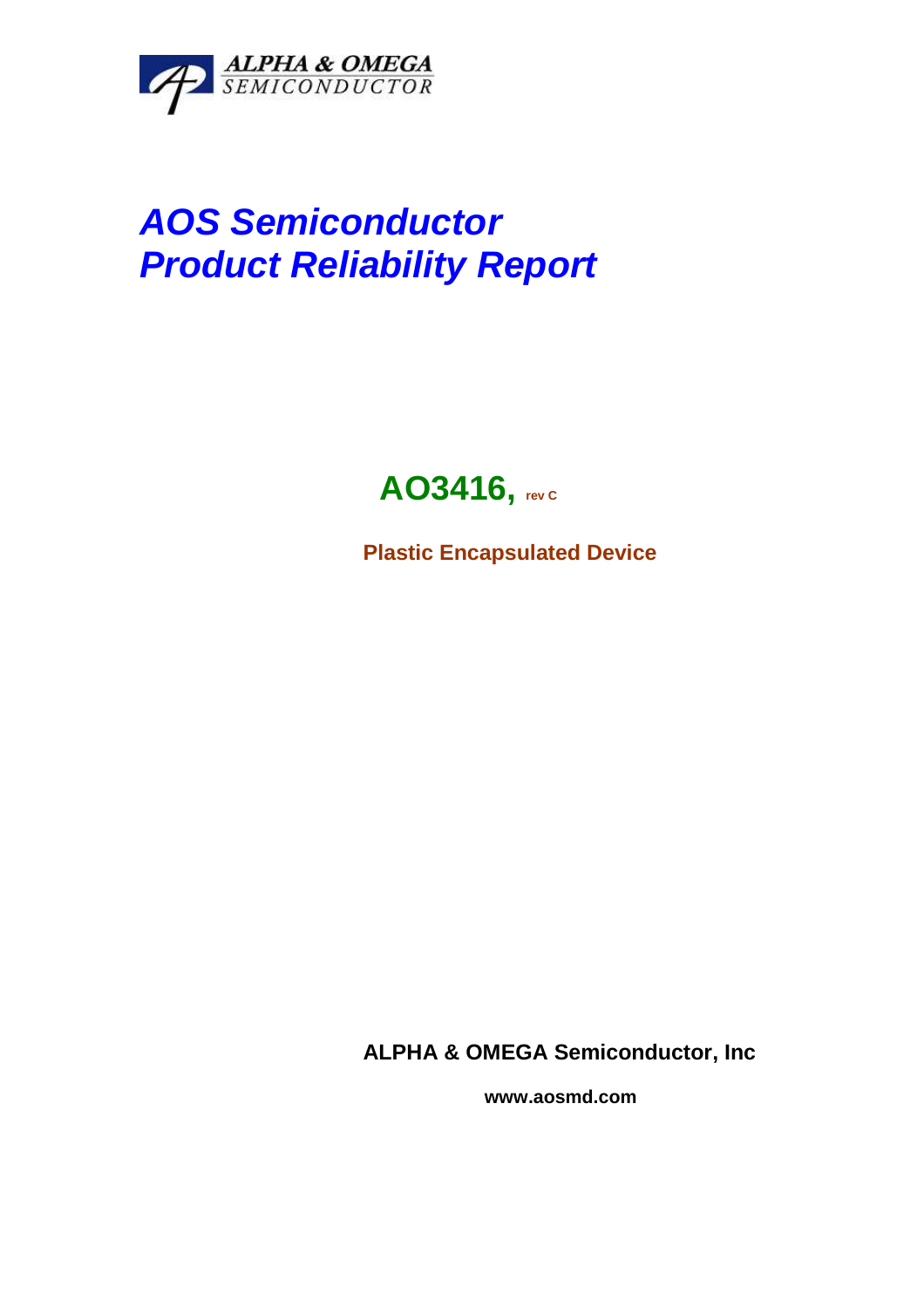

This AOS product reliability report summarizes the qualification result for AO3416. Accelerated environmental tests are performed on a specific sample size, and then followed by electrical test at end point. Review of final electrical test result confirms that AO3416 passes AOS quality and reliability requirements. The released product will be categorized by the process family and be monitored on a quarterly basis for continuously improving the product quality.

# **Table of Contents:**

- I. Product Description
- II. Package and Die information
- III. Environmental Stress Test Summary and Result
- IV. Reliability Evaluation

#### **I. Product Description:**

The AO3416 uses advanced trench technology to provide excellent  $R_{DS(ON)}$ , low gate charge and operation with gate voltages as low as 1.8V. This device is suitable for use as a load switch or in PWM applications. It is ESD protected.

-RoHS Compliant -Halogen Free

Detailed information refers to datasheet.

#### **II. Die / Package Information:**

|                                                           | AO3416                         |  |  |  |  |
|-----------------------------------------------------------|--------------------------------|--|--|--|--|
| <b>Process</b>                                            | Standard sub-micron            |  |  |  |  |
|                                                           | Low voltage N channel          |  |  |  |  |
| Package Type                                              | SOT <sub>23</sub>              |  |  |  |  |
| <b>Lead Frame</b>                                         | Cu                             |  |  |  |  |
| Die Attach                                                | Ag Epoxy                       |  |  |  |  |
| <b>Bonding Wire</b>                                       | Cu & Au wire                   |  |  |  |  |
| <b>Mold Material</b>                                      | Epoxy resin with silica filler |  |  |  |  |
| MSL (moisture sensitive level) Level 1 based on J-STD-020 |                                |  |  |  |  |

**Note \*** based on information provided by assembler and mold compound supplier